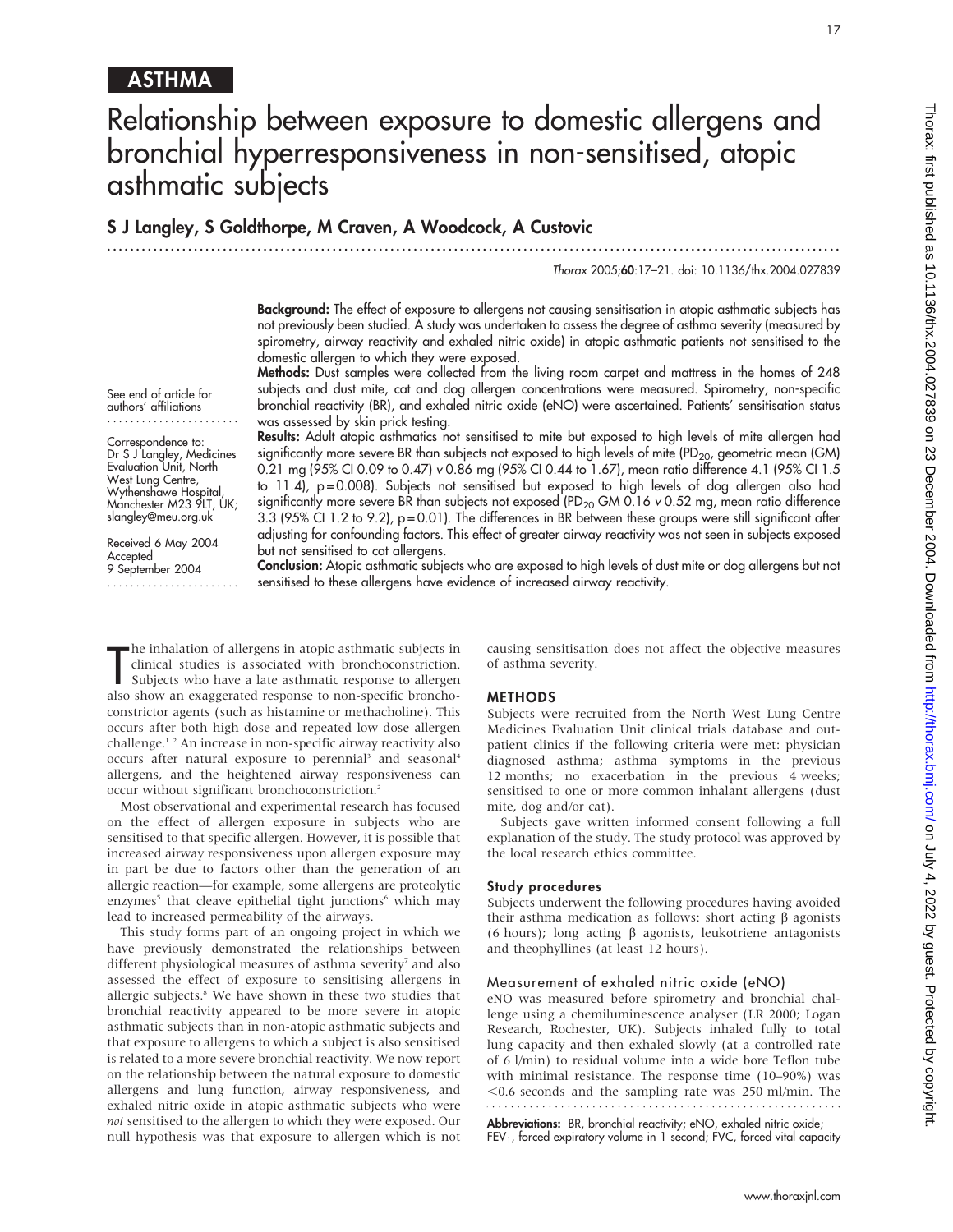nitric oxide reading was taken when the level had reached a plateau and the carbon dioxide concentration exceeded 5%. The mean of two readings was taken.

#### Lung function testing

Forced expiratory volume in 1 second (FEV<sub>1</sub>) and forced vital capacity (FVC) were measured using a Microlab 3000 spirometer (MicroMedical, Rochester, UK). The best of three technically acceptable efforts was recorded.

#### Assessment of airway reactivity

Bronchial challenge was performed if the subject's  $FEV<sub>1</sub>$  was  $\geq 60\%$  of the predicted value. A modified Yan technique bronchial challenge<sup>9</sup> was used to obtain a cumulative provocative dose of either histamine or methacholine causing a fall in  $FEV_1$  of 20% or more ( $PD_{20}FEV_1$ ). For technical and supply reasons, either histamine or methacholine was used for the provocation solution and the first and last concentrations differed slightly (histamine 3.13 mg/ml to 50 mg/ml, methacholine 1.56 mg/ml to 50 mg/ml). As previous stu $dies<sup>10</sup>$  <sup>11</sup> have shown that the two compounds produce similar results, dose equivalence was presumed for our study.

A Koko DigiDoser dosimeter (PDS Research, Louisville, CO, USA) and ''646'' nebuliser pots (Devilbiss, Somerset, PA, USA) were used for the challenge. Cumulative doubling doses of the provocation solution were given immediately after each measurement of lung function which was performed 1 minute after the dose of histamine/methacholine. The challenge was terminated when a fall in  $FEV<sub>1</sub>$  of 20% or greater was reached. The  $PD_{20}FEV_1$  was calculated (using cumulative doses) from the following formula:  $PD_{20} = antilog[log D1 + (log D2 - log D1)(20 - R1)/(R2 -$ R1)]. The equation is derived from linear interpolation. In subjects who did not demonstrate a  $20\%$  fall in  $FEV<sub>1</sub>$ following the challenge, a  $PD_{20}$  of 12 mg was entered as the result (one ''doubling dose'' above the final cumulative dose).

#### Skin prick testing

Skin testing was performed by the prick method (Dermatophagoides pteronyssinus, cat and dog, negative and positive controls; Bayer, Elkhart, IN, USA). Sensitisation was defined as a wheal diameter at least 3 mm greater than the negative control.

#### Home visits and assessment of allergen exposure

Dust samples were collected by vacuuming a  $1 \text{ m}^2$  area of living room carpet and mattress for 2 minutes. Dust extracts were assayed for content of Der  $p$  1, Fel  $d$  1, and Can  $f$  1 using monoclonal antibody based enzyme linked immunosorbent assays as previously described.<sup>12-14</sup> The results were expressed as µg allergen/g fine dust.

#### Statistical analysis

The statistical analysis was performed using SPSS 10.1 for Windows (SPSS, Chicago, IL, USA). The conventional 5% level of statistical significance was used. Results of  $PD_{20}$ , eNO, and allergen concentrations were log transformed and are reported as geometric means (GM) with 95% confidence intervals (CI). Independent sample  $t$  tests were used for the comparative analysis of lung function data between any two groups.

A univariate analysis of variance was used to assess for any imbalance between the exposed/non-exposed groups due to confounding factors. The factors analysed were sex, age, smoking status, number of years with the diagnosis of asthma, use of inhaled steroids, dose of inhaled steroids if used, and the geometric mean levels of the other two confounding allergens (in carpet and mattress) in each group

| Characteristic                           |                                     |  |  |  |
|------------------------------------------|-------------------------------------|--|--|--|
| Mean (range) age (years)                 | 41 (11–68)                          |  |  |  |
| Sex (M/F)                                | 105 (42%)/143 (58%)                 |  |  |  |
| Smoking status, n (%)                    |                                     |  |  |  |
| Smokers                                  | 33 (13%)                            |  |  |  |
| Non-smokers                              | 215 (87%)                           |  |  |  |
| Asthma treatment                         |                                     |  |  |  |
| Receiving inhaled steroids, n (%)        | 149 (60%)                           |  |  |  |
| Mean, median (range)                     | 658 $\mu$ g, 400 $\mu$ g (100-2000) |  |  |  |
| Not receiving inhaled steroids, n (%)    | 99 (40%)                            |  |  |  |
| Mean (range) $FEV1$ % predicted          | 87.4% (24-132)                      |  |  |  |
| Allergen sensitisation (n (%) positive): |                                     |  |  |  |
| Dust mite                                | 185 (75%)                           |  |  |  |
| Cat                                      | 149 (60%)                           |  |  |  |
| Dog                                      | 124 (50%)                           |  |  |  |
| Allergen exposure (to high levels):      |                                     |  |  |  |
| Dust mite                                | 109 (46%)                           |  |  |  |
| Cat                                      | 63 (25%)                            |  |  |  |
| Dog                                      | 52 (22%)                            |  |  |  |

(for example, the levels of dog and cat allergens in the group of subjects not sensitised to house dust mite). A potential confounding factor was included in the multivariate analysis if it had a p value of  $\le 0.1$ . Analyses of PD<sub>20</sub>, FEV<sub>1</sub> and eNO were adjusted for, using this same model, if confounding factors were found between the different groups.

To assess for bias between subjects receiving methacholine and histamine in the bronchial challenges, interaction between the method and any association was tested in a multivariate analysis.

Some subjects in our study did not undergo a bronchial challenge test, mostly because their lung function precluded the test while some refused the investigation. Technical problems prevented measurements of eNO in some subjects. However, post hoc power calculations showed that the study has approximately 80% power to detect differences of two doubling dilutions between groups for  $PD_{20}$  (assuming a standard deviation of 0.7 for the  $log_{10}$  values), 6.5 ppb between groups for eNO (assuming a standard deviation of 0.36 for the  $log_{10}$  values), and 13% between groups for  $FEV<sub>1</sub>$ % predicted (assuming a standard deviation of 18).

#### RESULTS

Two hundred and forty eight subjects were recruited into the study (table 1). Dust mite was the most common allergen causing sensitisation  $(n = 185$  subjects). Subjects were classified as being exposed to high levels of domestic allergens based on previously proposed criteria if the allergen levels were  $>2 \mu g/g$  Der p 1,  $>10 \mu g/g$  Fel d 1, and  $>10 \mu g/g$ Can f 1 in either site (carpet or mattress).<sup>15 16</sup> Dust mite was also the most common allergen to which subjects were exposed (46%).

The distribution of patients in each subgroup is shown in fig 1. Before adjustment for confounding factors, the following results were obtained.

#### Der p 1

Subjects not sensitised to dust mite had significantly greater airway reactivity (that is, lower log  $PD_{20}$ ) values when exposed to high levels of Der  $p$  1 (table 2). There was a trend towards higher eNO levels in the exposed group but the difference was not statistically significant ( $p = 0.09$ ). There was no difference in  $FEV<sub>1</sub>$  % predicted between patients exposed and those not exposed to high levels of Der p 1.

#### Can f 1

Subjects not sensitised to dogs had significantly greater airway reactivity when exposed to high levels of  $Can f 1$ 

www.thoraxjnl.com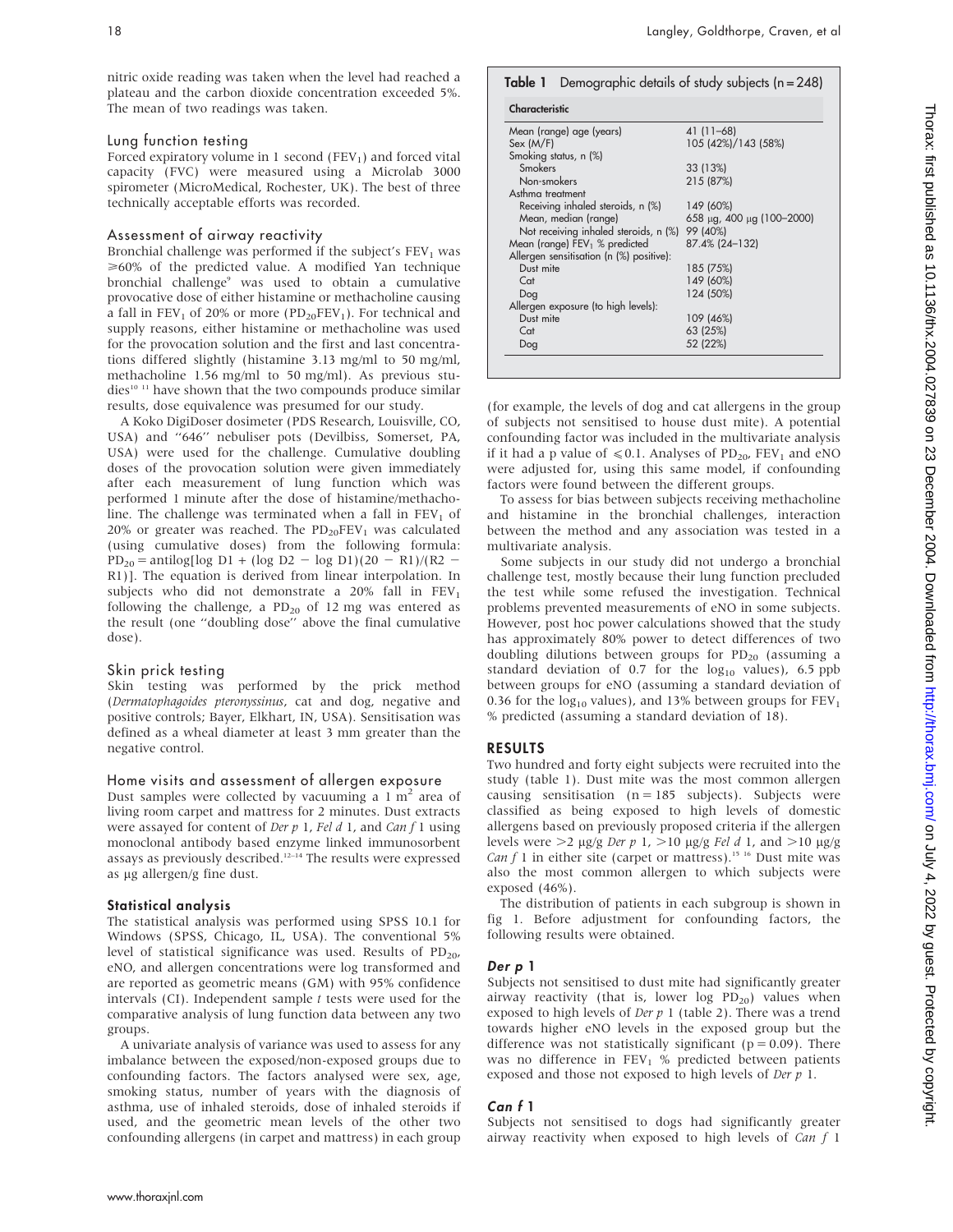

Figure 1 Breakdown of subjects into subgroups (groups are not mutually exclusive).

(table 3), and this group also had significantly higher eNO levels. There was no difference in  $FEV<sub>1</sub>$  % predicted between the exposed and non-exposed groups.

#### Fel d 1

In subjects not sensitised to cat there was no difference in  $PD_{20}$ , eNO, or  $FEV_1$  % predicted between those exposed to high levels of that allergen and those not exposed.

Univariate analysis showed that, of the confounding factors considered (sex, age, smoking status, number of years with the diagnosis of asthma, use of inhaled steroids, dose of inhaled steroids if used, and the geometric mean levels of the other two allergens), only age was a significant associate for  $PD_{20}$ , and only in the non-dog sensitised group. Age, inhaled steroid dose, and smoking status were significant associates for eNO. After adjusting for these, the difference in eNO levels between the Der  $p$  1 exposed and non-exposed groups in the non-house dust mite sensitised subjects and also the *Can f* 1 exposed and non-exposed subjects in the non-dog sensitised subjects failed to reach significance ( $p = 0.07$  and  $p = 0.08$ , respectively).

If the diagnosis of sensitisation was re-defined as a wheal diameter of 2 mm, bronchial reactivity was still greater in subjects not sensitised but exposed to mite  $(p = 0.03)$  and also subjects not sensitised but exposed to dog allergens  $(p = 0.01)$ . As the number of subjects was fairly small, a formal dose-response effect of allergen was not performed, but a modest but significant ( $R = -0.4$ ,  $p = 0.009$ ) correlation was seen between bronchial reactivity and  $\log Der p$  1 level in the mattresses of subjects not sensitised to mite.  $\chi^2$  tests showed no significant difference between the actual and expected frequency of exposure to high levels of confounding

allergens for subjects not sensitised to dust mite—that is, in non-house dust mite sensitised subjects there was no difference in the frequency of high  $Can f 1$  or  $Fel d 1$  exposure in the two groups (exposed or not exposed to Der  $p$  1). The same applied with the non-dog sensitised subjects—that is, there was no difference in the incidence of high  $Der p 1$  or  $Fel d$ 1 exposure in the two groups (exposed or not exposed to Can f 1 allergen). In the analysis of potential confounding allergens between the groups, the only significant finding was that subjects not sensitised to dust mite who were exposed to high levels of that allergen had a significantly higher level of Can f 1 allergen in their mattress than subjects who were not exposed to Der  $p$  1 allergen (GM 1.45  $\mu$ g/g (95% CI 0.52 to 4.07)  $\nu$  0.41  $\mu$ g/g (95% CI 0.18 to 0.31), p = 0.05). However, after adjusting for the level of  $Can f 1$  allergen, there was still a significant difference between the Der  $p$  1 exposed and nonexposed groups in terms of their  $PD_{20}$  (GM 0.24 mg (95% CI 0.11 to 0.52)  $\nu$  0.71 mg (95% CI 0.37 to 1.34),  $p = 0.04$ ).

There was no difference in the expected frequencies of subjects who were sensitised to other domestic allergens which might affect the results—that is, in the non-house dust mite sensitised subjects there was no difference in the expected sensitisation frequency to dog or cat in the Der p 1 exposed/non-exposed groups. This same analysis was performed for the non-dog and non-cat sensitised subjects.

There was no significant difference in bronchial challenge results between subjects receiving histamine (48% of total) and methacholine PD<sub>20</sub> (GM 0.29 mg (95% CI 0.20 to 0.42)  $\nu$ 0.48 mg (95% CI 0.32 to 0.73),  $p = 0.08$ ). Also, there was no significant difference in the numbers of subjects classified as having normal, mild, moderate, or severe bronchial reactivity between the two groups. The combined analyses adjusted for the method of challenge showed no effect of the method on

|                     |                                | <b>Exposed to high levels</b><br>of Der p 1 | Not exposed to high levels<br>of Der p 1 |
|---------------------|--------------------------------|---------------------------------------------|------------------------------------------|
| $PD_{20}$ (mg)<br>N |                                | 17                                          | 26                                       |
|                     | GM (95% CI)                    | $0.21$ (0.09 to 0.47)                       | $0.86$ (0.44 to 1.67)                    |
|                     | Mean ratio difference (95% CI) | 4.1 $(1.5 \text{ to } 11.4)$<br>$p = 0.008$ |                                          |
| eNO (ppb)           | N                              | 25                                          | 29                                       |
|                     | GM (95% CI)                    | 13.9 (9.6 to 20.1)                          | 9.3 (6.8 to 12.7)                        |
|                     | Mean ratio difference (95% CI) | $0.7$ (0.4 to 1.1)<br>$p = 0.09$            |                                          |
| FEV <sub>1</sub>    | N                              | 27                                          | 33                                       |
| (% predicted)       | Mean (95% CI)                  | 87.2% (78.8 to 95.6)                        | 94.5% (88.1 to 100.9)                    |
|                     | Mean difference (95% CI)       | $7.3$ (-2.8 to 17.4)<br>$p = 0.15$          |                                          |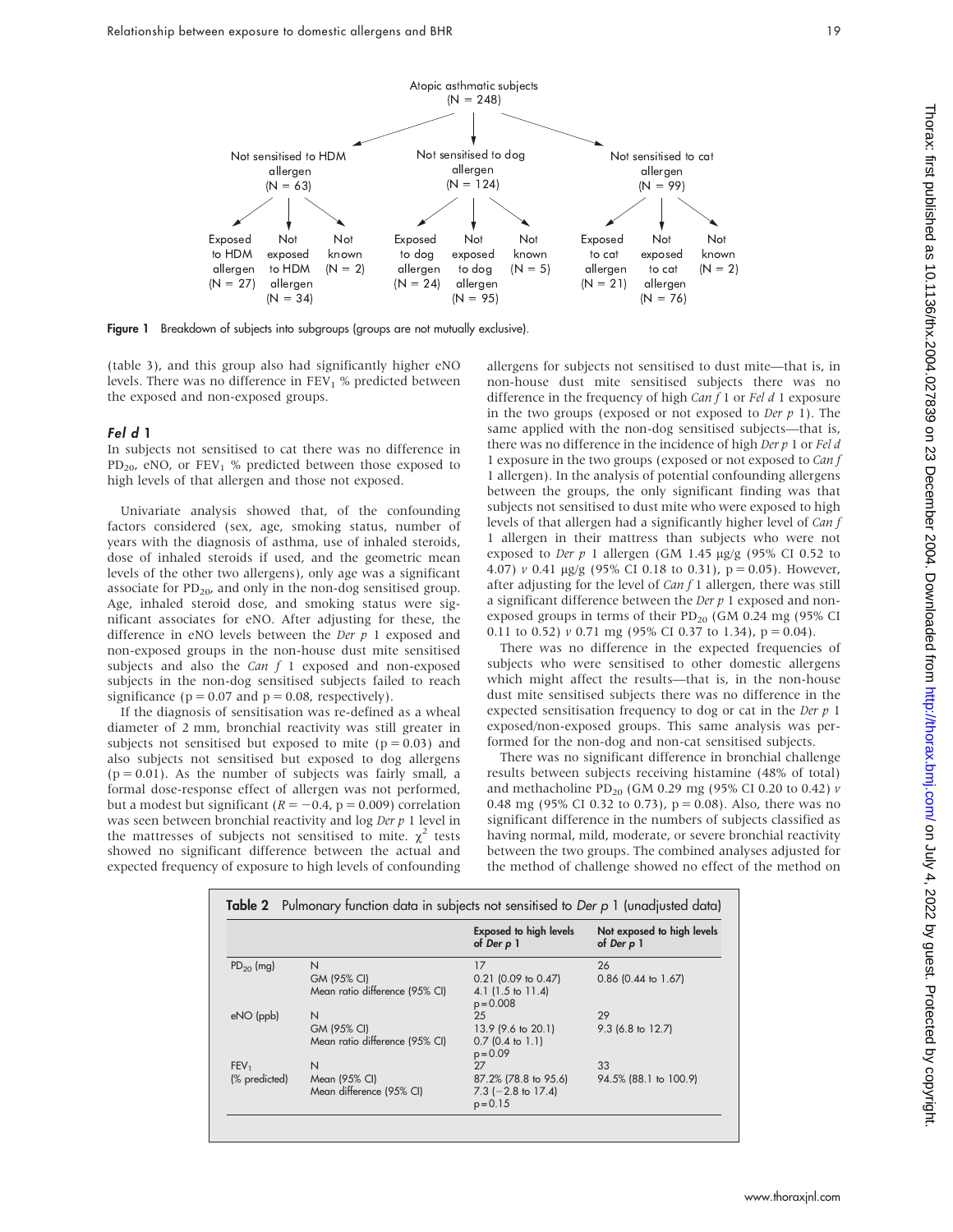|                      |                                | <b>Exposed to high levels</b><br>of Can $f_1$ | Not exposed to high levels<br>of Can f 1 |
|----------------------|--------------------------------|-----------------------------------------------|------------------------------------------|
| $PD_{20}$ (mg)       | N                              | 15                                            | 67                                       |
|                      | GM (95% CI)                    | $0.16$ (0.07 to 0.34)                         | $0.52$ (0.33 to 0.82)                    |
|                      | Mean ratio difference (95% CI) | $3.3$ (1.2 to 9.2)                            |                                          |
|                      |                                | $p = 0.01$                                    |                                          |
| eNO (ppb)            | N                              | 20                                            | 83                                       |
|                      | GM (95% CI)                    | 14.6 (10.5 to 20.3)                           | 9.8 (8.0 to 12.0)                        |
|                      | Mean ratio difference (95% CI) | $1.2$ (0.43 to 1.0)<br>$p = 0.04$             |                                          |
|                      | N                              | 24                                            | 94                                       |
| $FEV1$ (% predicted) | Mean (95% CI)                  | 92.0 (84.3 to 99.7)                           | 89.3 (84.8 to 93.8)                      |
|                      | Mean difference (95% CI)       | $-2.7$ ( $-12.4$ to 6.9)                      |                                          |
|                      |                                | $p = 0.53$                                    |                                          |

the outcomes, and no interaction was seen between the method and any of the exposed/not exposed groups. These data suggest that dose equivalence between the two challenge methods could be assumed.

### **DISCUSSION**

Our study has shown that airway reactivity was significantly greater in atopic asthmatic subjects who were not sensitised to dust mite or dog when they were exposed to high levels of these allergens. After correcting for potential confounding factors,  $FEV<sub>1</sub>$  % predicted and eNO were not significantly affected by exposure to high levels of non-sensitising allergens. This finding which has (to our knowledge) not previously been reported, may have significant implications in the interpretation of the effects of allergens in atopic asthma. The results suggest that exposure to high levels of domestic allergens may be associated with a deleterious effect on atopic asthma, even in subjects who are not sensitised to the specific allergen—that is, the effect is not consequent on the allergen's ''allergenicity''. A number of factors may have a role in causing this effect.

Several experimental studies have shown that some of the dust mite allergens (for example, Der  $p$  1, 3, 6 and 9) have properties other than their allergenic effects. It has been shown that Der  $p \, 1$  is a cysteine protease digestive enzyme<sup>17</sup> and Der  $p$  9 is a serine protease that is capable of degrading collagen.18 This enzymatic activity might cause airway damage independently from the allergenic effects by breaking down the tight junctions between epithelial cells. This action might cause direct inflammatory damage that could lead to some of the clinical and physiological features of asthma. Herbert et  $al^{19}$  showed that Der p 1 increases the permeability of bronchial mucosa to albumin, a feature that has been seen in acute asthma exacerbations.<sup>20</sup> It has also been suggested that  $Der p 1$  could activate mast cells without IgE involvement, $21$  causing the release of inflammatory mediators. In vitro, Der  $p$  1 (by virtue of its proteolytic activity) also acts on epithelial cells, triggering a dose related release of the cytokine granulocyte macrophage colonystimulating factor  $(GM-CSF)$ .<sup>22</sup> This cytokine prolongs eosinophil survival, further enhancing the inflammatory process. Whether this occurs in vivo is yet to be ascertained. Finally, Der  $p$  1 may affect mucus secretion in the airway.<sup>23</sup> In the current study, the fact that increased airway reactivity was not seen in the subjects not sensitised to cat but exposed to high levels of Fel d 1 might be due to the difference in properties of Fel d 1. This allergen does not exhibit the proteolytic activity of some of the *D pteronyssinus* allergens. These proteolytic enzymes have been found to cleave the tight junctions between cells in the epithelial barrier, potentially allowing the entry of allergens. Fel  $d$  3 has been identified as a member of the cysteine protease inhibitor family, $24$  and cysteine proteases have been implicated in enhancing IgE responses. Whether this is the reason for the difference in response between the two allergens is, however, debatable, as  $Can f 1$  and 2 may also contain a cysteine protease inhibitor.

As part of the current project involving this same cohort of subjects, we have previously shown that, despite having similar degrees of airway obstruction, atopic and non-atopic asthmatics have differing levels of airway reactivity and eNO.7 In addition to the physiological differences, there are also contrasting pathological features. A previous study has shown that there are significant differences in the structure of the airways between atopic and non-atopic individuals.25 These include differences in T lymphocytes and interleukin staining cells but, perhaps more importantly in relation to our study, the degree of epithelial damage was greater in the atopic group, with a negative correlation between epithelial integrity and both the numbers of eosinophils and CD25 positive cells. The authors did not speculate whether any of these features may have been caused by allergens, but it is possible that the differences between the atopic and nonatopic airways might mean that atopic asthmatics are more prone to damage from allergens. It has been proposed that the disruption to the epithelial barrier present in asthmatic airways may allow easier entry to the subepithelial layer (including smooth muscle) for bronchoconstrictor agents and possibly allergens.

In our study we did not measure the level of co-existing endotoxin in the dust samples. It is possible that the presence of endotoxin in the domestic environment may be a confounding factor that could affect asthma activity. For this to be the case, it would be expected that a higher concentration of endotoxin might be found in association with greater levels of domestic allergen exposure. Wickens et  $al^{26}$  found a positive association between domestic endotoxin level and a number of factors including the presence of dogs in the house, while Michel et  $al^{27}$  found no correlation between endotoxin and mite allergen concentrations. The effect of endotoxin has been examined in both experimental studies and in the domestic environment. The results of some studies are conflicting. The INGA study<sup>28</sup> found a positive association between exposure to mite allergens and the symptoms of wheeze and breathlessness, but no association between symptoms and endotoxin exposure. Other research has shown pro-inflammatory effects<sup>29</sup> and increased bronchial reactivity in non-asthmatic subjects,<sup>30</sup> as well as heightened reactivity<sup>31</sup> and increased airway obstruction in asthmatic subjects<sup>32</sup> after inhalation of endotoxin. Endotoxin may also augment the action of allergens in addition to having its own intrinsic inflammatory actions.

It is possible that a skin prick test threshold of 3 mm excludes some ''sensitised'' subjects and that some of the subjects apparently not sensitised to an allergen still have